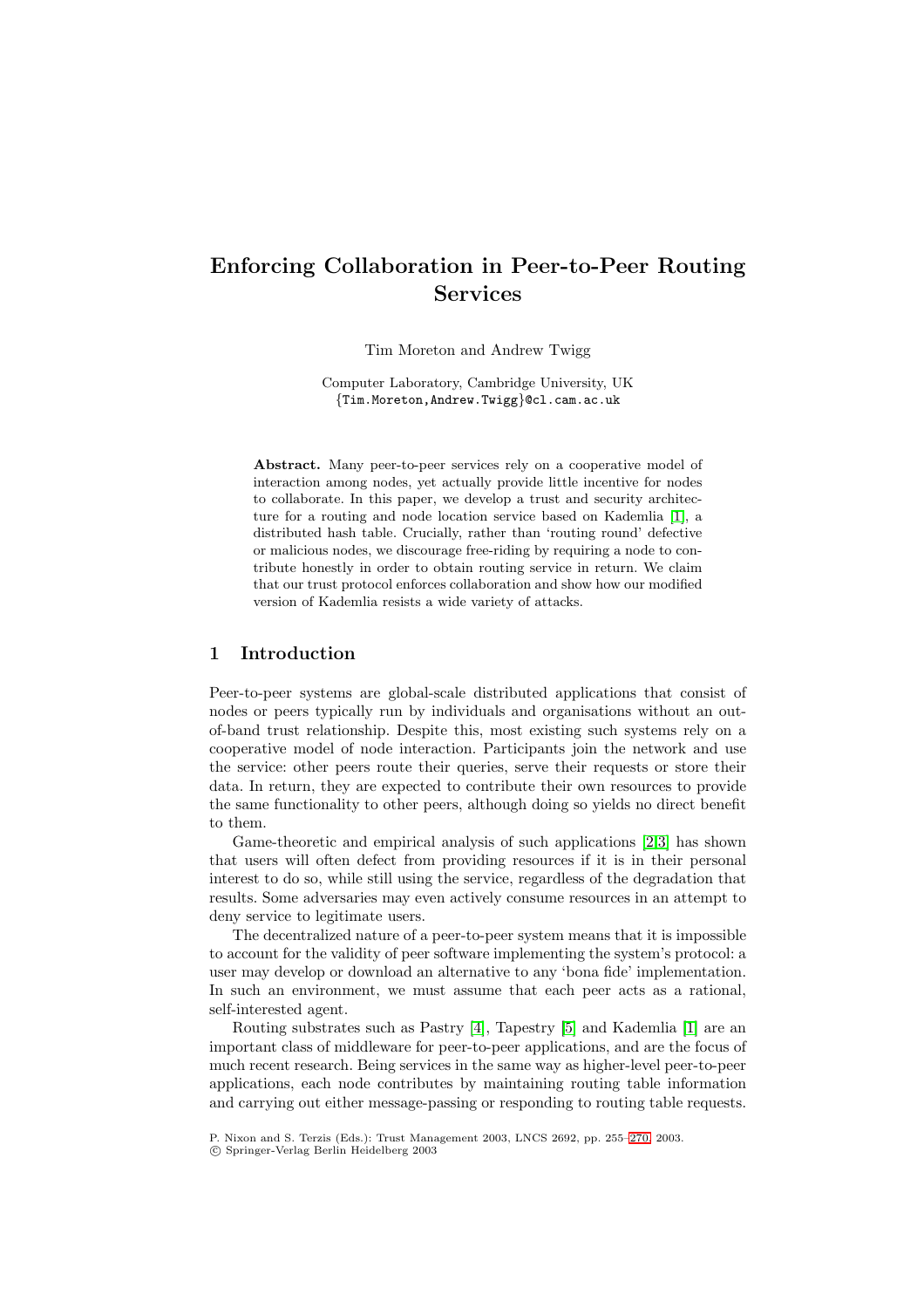<span id="page-1-0"></span>

**Fig. 1.** Locating a node in Kademlia is reminiscent of a source-routing protocol. Node A wishes to route to the closest node to a key (which happens to be  $D$ ), by learning of and querying successively closer nodes, represented by the solid lines. The dashed lines represent the conceptual routing that takes place

There is no reason to believe that peers will behave any differently in a routing service; as yet though there are no real-world deployments from which to gather evidence.

This work focuses on developing a new model for participation in routing services that are based on distributed hash tables (DHTs), and in particular Kademlia. We describe a trust protocol which forms the basis for enforcing collaboration by providing incentives for nodes to participate both in the routing service and in the trust framework.

The remainder of this paper is organised as follows. Section 2 outlines Kademlia, the routing service to which we apply our model. Section 3 describes the trust model, how to extend Kademlia to support it, and discusses attacks. Finally, we compare our approach with related work in Section 4.

# **2 Background**

### **2.1 Kademlia**

Kademlia [\[1\]](#page-14-0) is a distributed hash table in which peers are assigned a unique identifier that determines the position they take in a global key space. Each node maintains a set of routing table entries (RTEs) organised by the distance between itself and each remote node. Kademlia offers the property common to DHTs that a node's knowledge of the key space is greater for values closer to their own identifier.

Observations made of node uptime data in traces of Gnutella networks [\[3\]](#page-14-0) show that nodes are more likely to stay connected, the longer that they have remained connected already. Kademlia applies a least-recently-seen eviction policy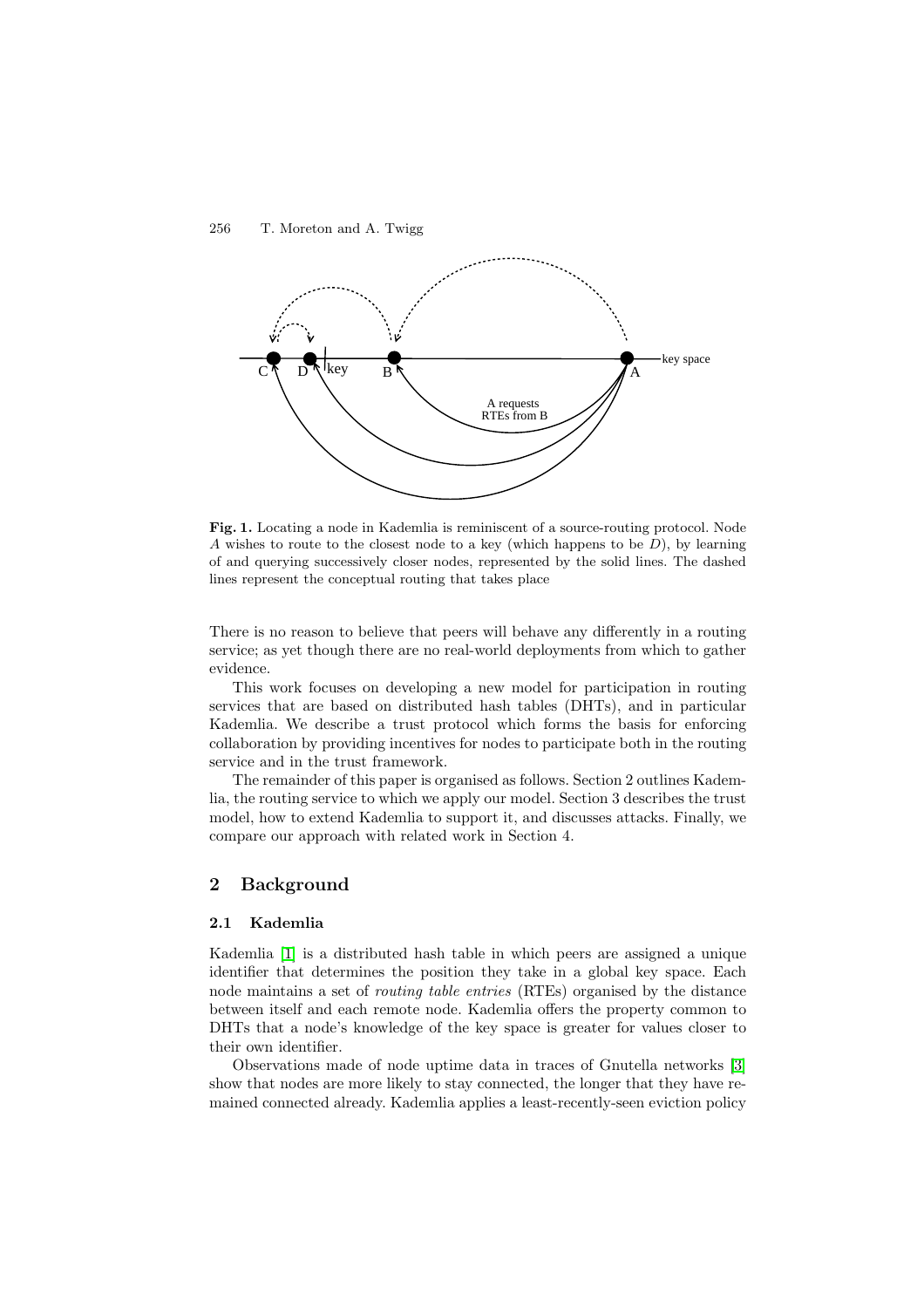to nodes in its tables, and never removes entries for nodes that respond to PING messages. This means that long-term pairwise relationships build up between peers close to each other in the key space. In our framework these relationships allow nodes to determine accurate trust information about likely first and second hops.

Unlike other distributed hash tables, Kademlia does not perform messagepassing in a hop-by-hop fashion, where each node on the route forwards the request towards its destination key.

Instead, at each step, the source node picks a node  $B$  and requests  $B$ 's k closest nodes'  $RTEs<sup>1</sup>$ . Each successive step uses routing information obtained in the previous step, until the source node can determine the identity of the destination peer; at this point they may communicate directly. Figure [1](#page-1-0) demonstrates this process.

#### **2.2 Service and Participation in Routing Substrates**

In considering Kademlia's routing service, we distinguish three categories of participation: honest participation, and two categories of active, dishonest behaviour: free-riding and deliberate subversion:

- **–** Free-riders wish to use the global service, but aim to minimise their participation costs by not contributing some or all of the resources expected of them. By threatening to exclude them from the service, we make it in free-riders' interests to participate honestly.
- **–** Deliberately subversive nodes, on the other hand, actively choose to expend their own resources to deny service to other users. In this case, external motivations determine a node's self-interest. Peers acting in this way have no desire to utilise the global service except to gain a position whereby they might deny service.

Our trust model allows nodes to 'route around' both categories of dishonest peers. However, using trust to avoid poorly-contributing nodes is not sufficient. In a routing context, free-riding nodes are less likely to return responses, so fewer nodes will pass requests for routing information to them; the amount of resources they need to consume to contribute is reduced. It is then in the interest of all nodes to defect and free-ride; a global equilibrium may emerge in which no node replies to queries and the service collapses. To avoid this, we need additionally to align the incentives of free-riding nodes with participation in the routing service.

So, we aim to enforce two properties in a collaborative service:

- 1. Dishonest nodes do not provide the routing service for other valid participants (the avoidance property).
- 2. Dishonest nodes may not use the routing service (the exclusion property).

<sup>&</sup>lt;sup>1</sup> In practice, at each step the node makes requests for RTEs from  $\alpha$  different nodes, to mitigate the effect on the latency of the lookup from nodes that do not respond.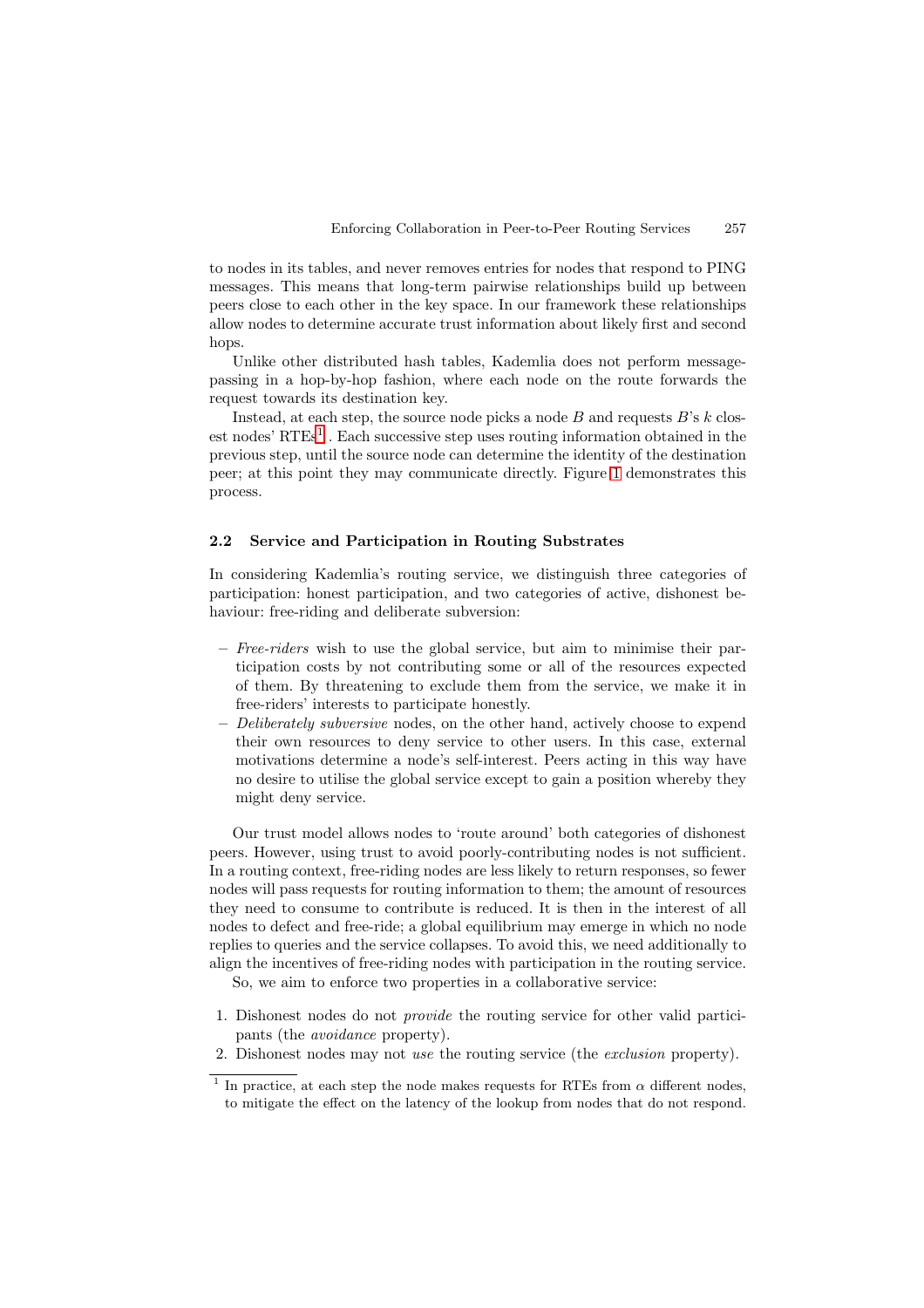# <span id="page-3-0"></span>**3 Enforcing Collaboration**

## **3.1 Securing Messages and Routing Tables**

As it stands, the Kademlia protocol is susceptible to nodes returning false information in replying to requests. Here we present techniques that restrict the class of attacks that a trust model must consider.

Pairwise authentication. Each node has an associated asymmetric keypair, which can be used to sign and verify requests and replies between nodes. As nodes in each other's routing tables tend to interact over an extended period, we are investigating a lower-overhead means of authenticating messages by hashing chains of codewords.

**Secure RTEs and identifier assignment.** Recall that node identifiers are assigned pseudo-randomly. It is not sufficient to allow each node to determine its own identifier, since this may allow an adversary to install a higher fraction of subversive nodes in one region of the keyspace where it wants to censor a node or a data item.

Rather, we calculate it as the hash of the concatenation of the node's public key and IP address, included to prevent identifiers being swapped between real nodes. A trusted third party Certification Agency (CA) or a similar distributed scheme signs these two unhashed values, so that it is difficult for adversaries to obtain many virtual identities. The operation of the CA and the requirements it makes on nodes (financial, proof of identity, etc.) are beyond the scope of this paper.

**Testing for malicious tampering of replies.** The above techniques ensure that a set of k RTEs can contain no non-existent nodes. A malicious adversary may, however, return nodes which are not among the  $k$  closest to the lookup key, by excluding legitimate entries. A density test proposed by Castro et al. [\[6\]](#page-15-0) may be used to compare the spacing of identifiers in the local routing tables with the spacing of the returned entries. Given the distance between the remote node and the destination key, we can estimate the average expected spacing and range of nodes in the appropriate level of the remote routing table, and compare it to observations.

# **3.2 The Structure of Trust Values**

Before developing the trust model, we present a few brief definitions. Trust values are elements of a complete lattice  $(T, \leq), P$  is the set of *principals* and the *trust* space t is a partial function  $t : P \to (P \to T)$ . Initially, let P be the set of nodes in the network, hence we write  $t_B^A$  to denote A's trust in node B.

We separate the notions of trust into two categories: trust as a participator in the service and trust as a recommender of other principals. This avoids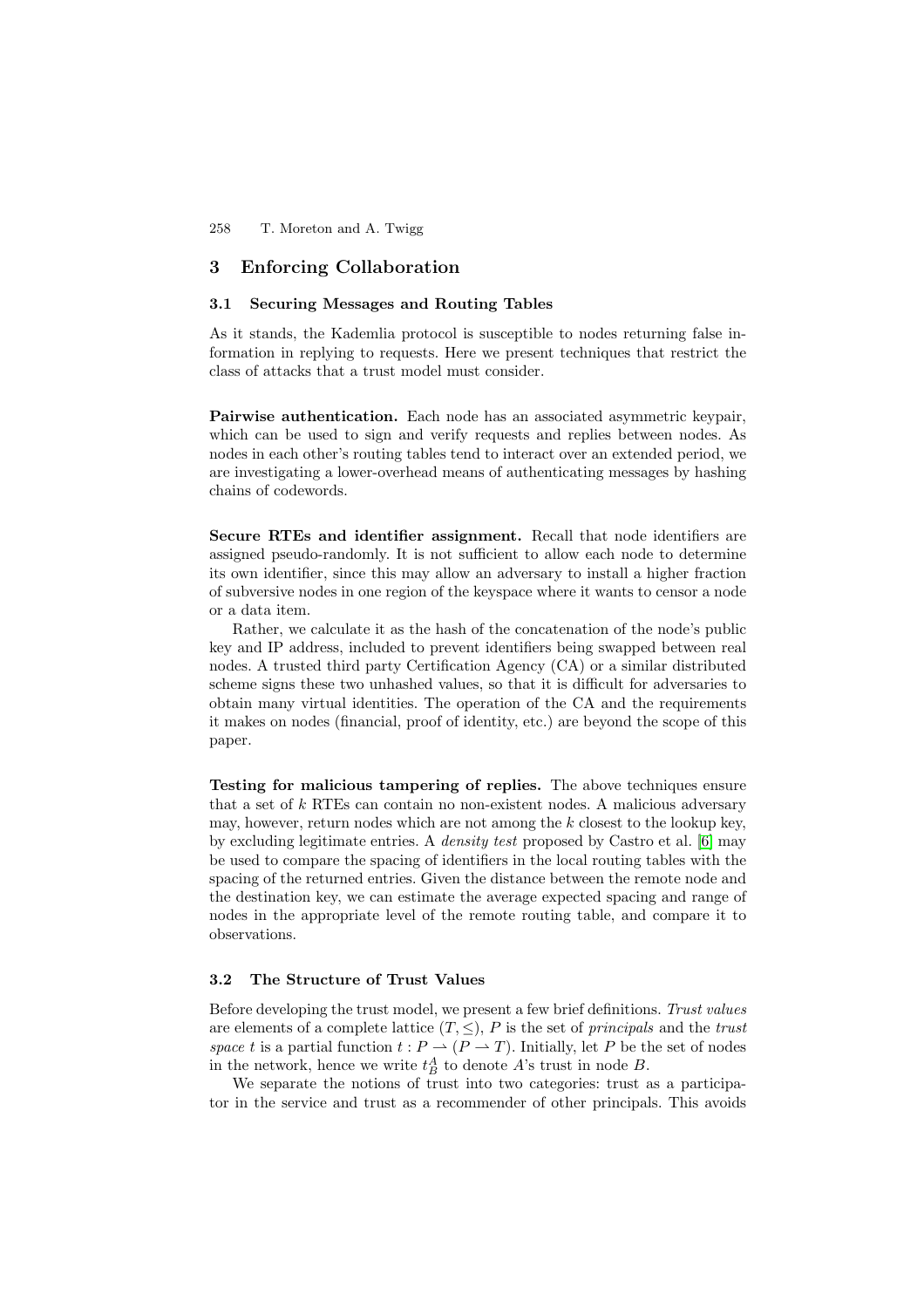

Fig. 2. How separate trust spaces permit selective transitivity in trust relationships. Principal A only trusts C as a participant if A trusts B as a recommender and B trusts  $C$  as a participant. Interestingly,  $A$  need not trust  $B$  as a participant for it to have the transitive relationship

the inherent difficulty associated with having to make an assumption about a principal's ability to recommend, based on their ability to participate. Without this independence, s service is open to the colluding nodes attack. Essentially a node builds up the trust of another node  $A$  (by participating), then makes false recommendations to 'transfer' A's trust into a set of malicious nodes, which A now trusts transitively via B. By separating trust in participation and recommendation, we avoid this attack, as described in Section [3.7.](#page-10-0) We now define more precisely these two notions of trust.

Let  $t_{P,B}^A$  be principal A's trust in principal B as a participant of the service, *i.e.* returning valid RTEs. This is computed based on principals' (including  $A$ 's) interactions with B. Let  $t_{R,B}^A$  be principal A's trust in principal B as a recommender. More accurately, it is the trust A has in the proposition  $B$  returns accurate recommendations about other principals'.

**Transitivity.** Trust is not, in general, transitive [\[7\]](#page-15-0) yet it should be transitive for small groups of principals who trust each other in a certain way. By separating trust in participation and recommendation, we show how trust can be transferred selectively transitively.

Consider the arrangement of nodes in Figure 2. If  $B$  trusts  $C$  to participate  $(t_{P,C}^B)$  is high) then should A trust C to participate, i.e. should the trust be transitively transferred? The answer depends on  $A$ 's trust in  $B$  as a recommender (*i.e.*  $t_{R,B}^A$ ), though *not* in A's trust in B as a participator. If  $t_{R,B}^A = \top \in T$  then the trust is completely transitive, and if it equals  $\bot \in T$  then A completely discounts  $B$ 's recommendation and no trust in C as a participator is inferred. A value inbetween describes a partial transitivity and furthermore, each trust relationship has its own degree of transitivity based on these two trust relationships.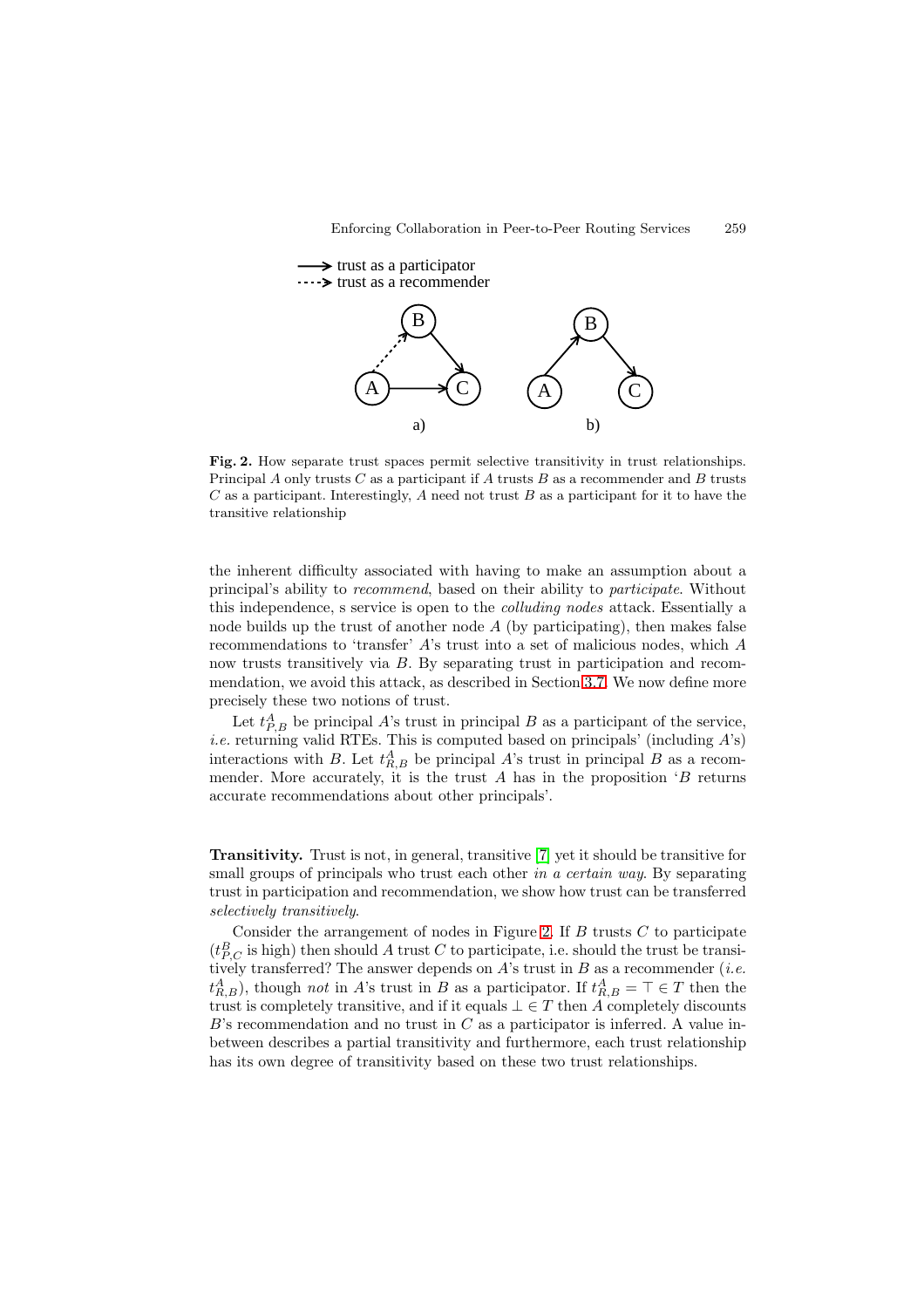#### **3.3 Making Recommendations**

Recommendations are made by a principal B by augmenting the RTEs returned with B's trust in those principals. A typical set of routing table entries returned from B would be as in Figure 3.

$$
\left\{ \left\langle \mathcal{C},t_{P,C}^{B}\right\rangle ,\left\langle \mathcal{D},t_{P,D}^{B}\right\rangle ,\left\langle \mathcal{E},t_{P,E}^{B}\right\rangle \right\}
$$

**Fig. 3.** A typical set of RTEs from a principal B. C represents all the lower-level data about node  $C$ , returned by  $B$  as per the standard Kademlia protocol

#### **3.4 Observations and Interactions**

Let  $\varphi_B^A = (x, y)$  represent the direct observations principal A has made on principal  $B$  where  $x, y$  are the numbers of successful and unsuccessful interactions, respectively. 'Success' is defined to exclude as many attacks as possible on the routing service. We consider a *successful* interaction to be one where  $B$ , when passed a valid request for a given key, returns k valid RTEs, where a valid RTE is one which:

- **refers to a node that exists:** the identifier associated with the node is valid; it may be signed by an out-of-band Certification Authority [\[1\]](#page-14-0);
- **is plausibly in the set of the** k**-closest nodes to the key that** B **knows about:** to prevent B inserting valid but colluding nodes into the k entries that it returns; i.e. that it passes the *density test* [\[6\]](#page-15-0).

No response after a certain timeout, whether because  $B$  dropped the request, or because it was never delivered, is an unsuccessful interaction. Note that our definition of a routing service specifies only an ability to find the node whose identifier is closest to a given key, not an ability to interact with it.

The exact nature of  $\varphi$  depends on the trust space used – it could be the proportion of successful interactions (and hence in  $[0, 1]$ ) as in  $[8, 9, 10]$  or taken to be opinions in subjective logic [\[11\]](#page-15-0), as in [\[12\]](#page-15-0). The advantage of a subjective logic is that it permits a notion of uncertainty in probabilities, allowing nodes to reason subjectively about the trust in the networkand the decisions they make. The trust model we develop in this paper makes no assumptions about the trust values used, only that they form a complete lattice  $(T, \leq)$  and that a number of operators which obey certain properties, are well-defined (and closed) over T. These are:

**–** discounting ⊗ : This reduces the contribution of a node's opinion B by our trust in B as a recommender, and is written  $t^{A:B} = t^A \otimes t^B$ . We require that  $\otimes$  be associative but not necessarily commutative. An example  $\otimes$  over opinions in subjective logic is given in [\[11\]](#page-15-0).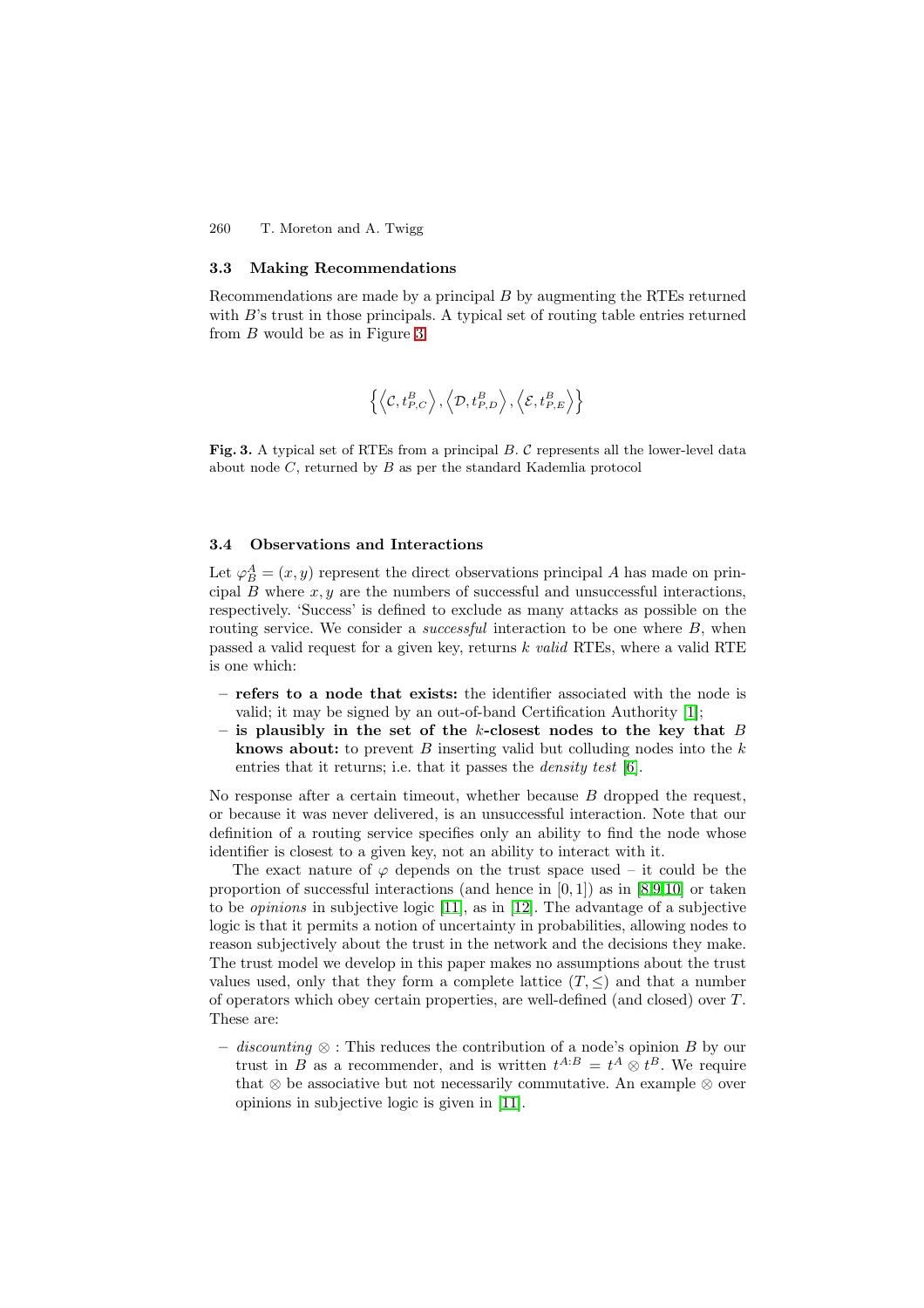- **–** consensus ⊕ : This takes two trust values and combines them, as if two agents held opinions on different events, and is written  $t^{A,B} = t^A \oplus t^B$ . We require that  $\oplus$  be associative and commutative. As an example, if trust values are pairs of (successful, unsuccessful) interactions then  $(a, b) \oplus (c, d)$  $(a + c, b + d).$
- $-$  *agreement*  $\ominus$  : This returns a measure of the agreement in opinions expressed in two trust values, and is written  $t^{A-B} = t^A \ominus t^B$ . We require that  $\ominus$  both associates and commutes. Trust values that are very similar will have high agreement, and those which differ wildly will have low agreement.

#### **3.5 Trust Protocol**

**How nodes interact.** When A attempts to interact with B (i.e. by requesting RTEs), the protocol is that  $B$  satisfies the request (i.e. responds) in proportion to some combination of its trust in A as a participant and a recommender. Considering both trust values satisfies the exclusion property of the service. An initial thought is to consider just A's trust as a participant (i.e. to reciprocate A's behaviour in replying), but this fails to uphold the exclusion property since lazy nodes (see the *laziness attack*) are not penalised. Hence our protocol is for B to reply to A with probability proportional to  $t_{P,A}^B \sqcap t_{R,A}^B$ , i.e. the greatest lower bound of the two values.

The bandwidth cost associated with a poorly-trusted node retrying failed requests may not be sufficient on its own to cause the node to improve its participation. As such, we may also employ a proof-of-work scheme where a token that requires a certain amount of computation to generate, but is trivial to verify, is associated with each request; this will serve to limit the rate at which A can make requests, and so increase the relative cost of each failed one.

**How nodes route.** In Kademlia, A picks  $\alpha$  nodes at random from its k closest nodes to perform the next 'hop' on the route. Our trust protocol extends this by choosing  $\alpha$  nodes which A trusts to return accurate and valid entries. The expected proportion of accurate and valid RTEs returned from B in response to a request from  $A$  is given by:

$$
t^A_{P,B} \otimes t^A_{R,B} \tag{1}
$$

since  $t_{P,B}^A$  is A's trust in B to reply with *valid* entries and  $t_{R,B}^A$  is A's trust that the valid entries B returns are accurate.

Hence A chooses  $\alpha$  nodes from the k about which it knows that are closest to the desired key, with probabilities proportional to their expected values as in Equation (1). This provides a form of load balancing, and offers nodes with low trust values an opportunity to increase them through successful interactions while adhering overall to the desired avoidance property.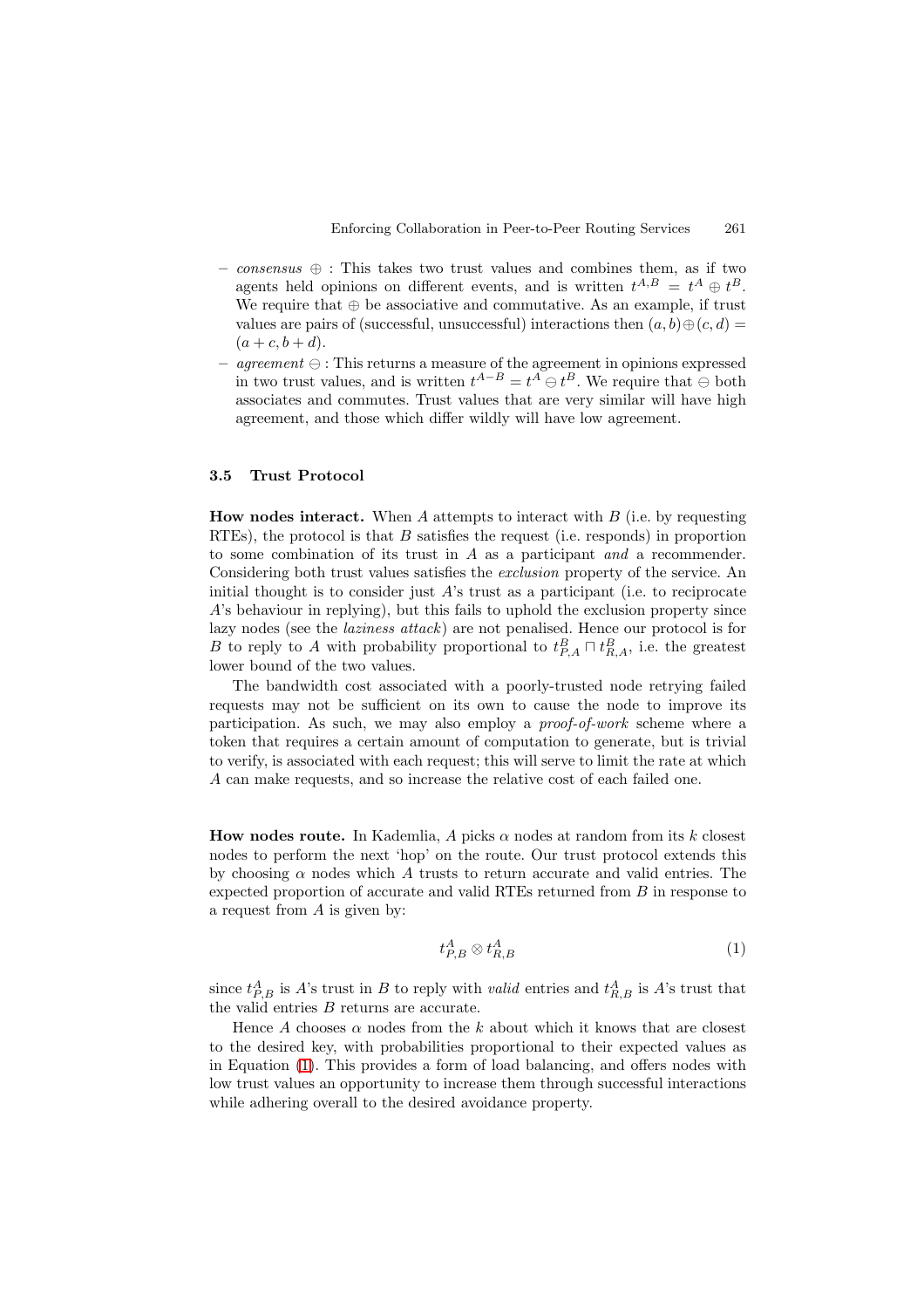#### <span id="page-7-0"></span>**3.6 Trust Computation**

In this section, we describe how a node's trust values are computed for both participants and recommenders, and discuss their derivations and solutions.

**Computing the trust in participators.** We now lookat how A computes its trust in  $B$  as a participant. Without the use of recommendations, the trust computation for  $t_{P,B}^A$  (A's trust in B as a participant) is given by:

$$
t_{P,B}^A = t_{R,A}^A \otimes \varphi_B^A \tag{2}
$$

where  $t_{R,A}^A$  is A's trust in itself as a recommender (which may be  $\top$ ). Including this may seem surprising, but it is not uncommon to not have full trust in one's observations in reality.

Now we consider how to incorporate recommendations from other principals. Let  $C : B$  represent a recommendation from principal  $C$  about principal  $B$ , obtained from an RTE returned by C. Using the *discounting* operator  $\otimes$ , the recommendation  $C : B$  with trust value  $t_{P,B}^C$  (C's trust in B as a participant) is discounted (its contribution reduced) by A's trust in C as a recommender  $(t_{R,C}^A)$ . This is done for each recommendation about B, and the discounted values are combined using the consensus operator ⊗.

This leads to an iterative fixpoint computation whose solution is the fixpoint assignment of all participating trust values. The final step is to introduce the direct observations. For  $t_{P,B}^A$  all the recommendations are combined with  $A$ 's direct observations on B,  $\varphi_B^A$ . The final trust computation for participation is given below:

$$
t_{P,B}^A = \bigoplus_{\forall C \text{ s.t. } C:B} \{t_{R,C}^A \otimes t_{P,B}^C\} \oplus (t_{R,A}^A \otimes \varphi_B^A) \tag{3}
$$

**Computing the trust in recommenders.** Now we consider how A computes its trust in  $B$  as a recommender. Essentially what we want to do is *compare* the recommendations it makes with our view of the same, using the agreement *operator*  $\ominus$  which represents the agreement between two trust values. Hence  $(t_C \ominus t_B)$  is a high trust value iff  $t_C$  and  $t_B$  concur.

We can combine the results of all these 'comparisons' by using the consensus operator  $\oplus$ , over all the recommendations made by (as opposed to about as in Equation (3))  $B$ , about some principal  $C$ . The computation is as below:

$$
t_{R,B}^A = \bigoplus_{\forall C \text{ s.t. } B:C} \{t_{P,C}^B \ominus t_{P,C}^A\} \tag{4}
$$

It may be that ⊕ is not the best way to combine the comparisons in all applications. Essentially,  $\oplus$  performs an 'averaging' over all the comparisons, which allows incorrect recommendations to become 'diluted' or lost if a principal makes enough good ones. The computation could be made 'more strict' by taking the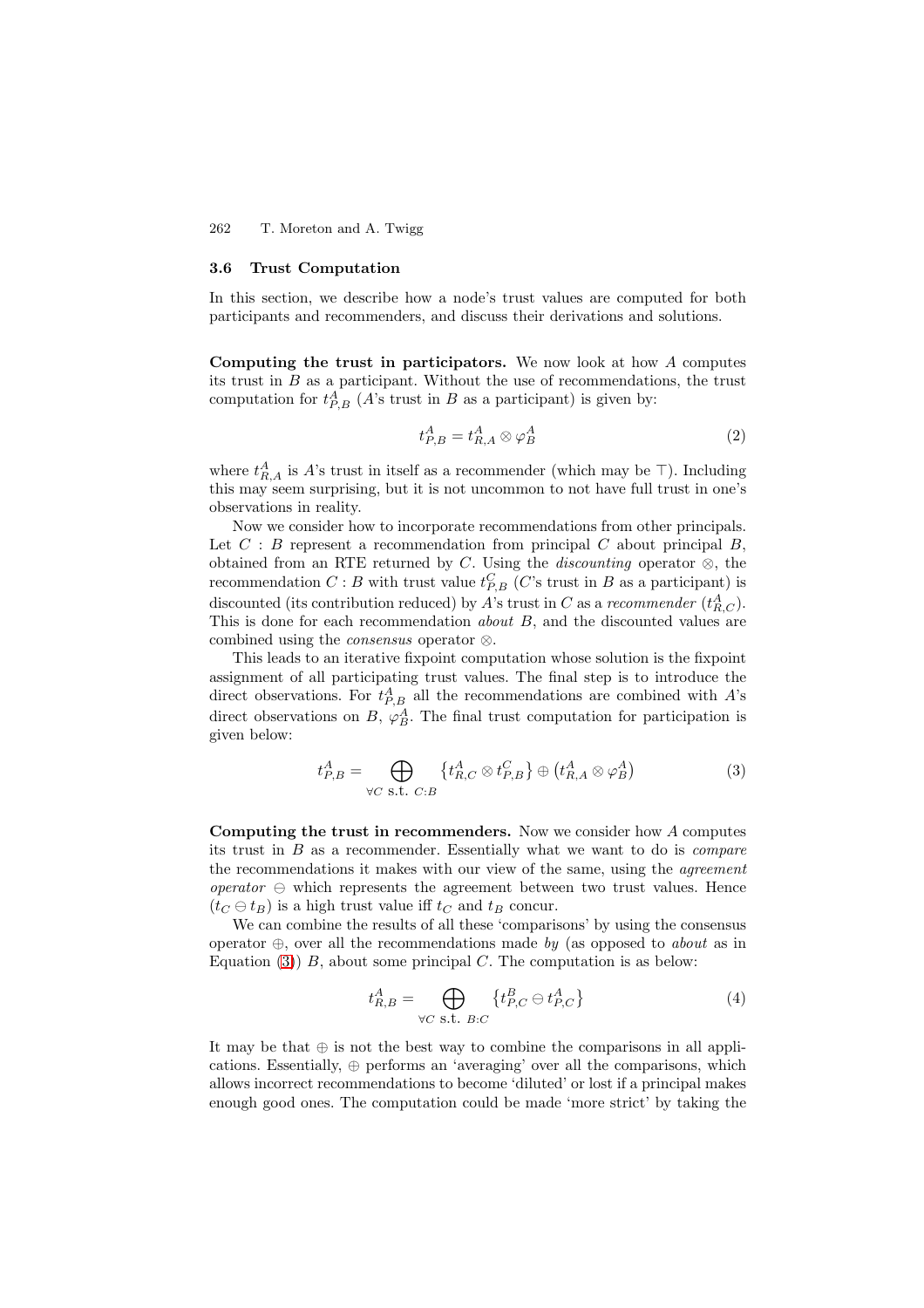

**Fig. 4.** Updating A's opinion about B as a recommender. In addition to A's direct observations on C, it can use other recommendations from principals it already trusts as recommenders (of course, they can be wrong but the process converges to the correct situation rapidly)

worst comparison, i.e. replacing  $\oplus$  with the greatest lower bound of the observations,  $\Box$  (which exists since our trust values form a complete lattice). It should now be clear that  $\oplus$  and  $\Box$  are just two operators in a partial order which describes how 'strict'  $\vec{A}$  is about computing its trust in  $\vec{B}$  as a recommender. The order includes other operators and a subset of it is given below:

$$
\perp \sqsubseteq \sqcap \sqsubseteq \oplus \sqsubseteq \sqcup \sqsubseteq \top \tag{5}
$$

where  $\perp$  means 'ignore B's recommendations and assign it lowest trust anyway' (and the opposite for  $\top$ ), and  $\sqcup$  takes the least upper bound of the comparisons.

This is interesting since it allows each principal control over how it rates other principals, as well as how it computes the trust values. As a node, we do not care about how A computes its trust values, only how they compare to our and others' findings. Thus, it is in a principal's interest to accurately compute the values (to avoid being marked as lazy) whilst doing the minimum amount of computation it can 'get away with'.

**Meta-recommendations.** Consider the situation where A has requested RTEs from B and chooses C as the next step on the route. C returns k valid RTEs as per the protocol (and hence participates), but since A has no evidence of C as a recommender, it cannot discount C's recommendations. This situation will not be uncommon in large principal spaces where nodes will have only interacted and received recommendations for, a very small proportion of the principals in the space.

In the same way that principals can recommend principals' abilities to participate, we can increase the propagation of trust by considering the ability to recommend other principals' abilities to recommend. Recall that  $t_{R,B}^A$  is  $A$ 's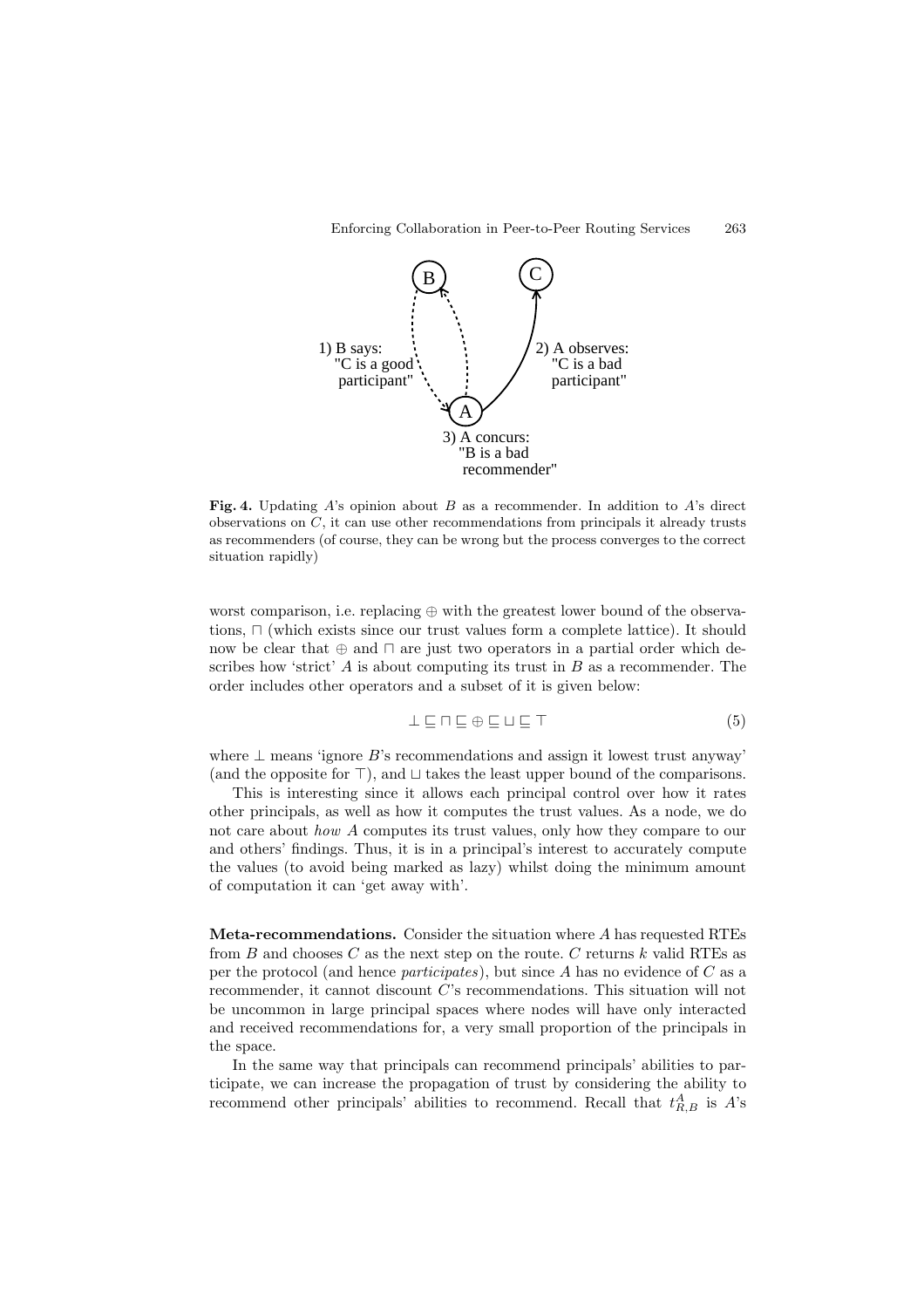

**Fig. 5.** Howmeta-recommendations are updated and propagated. A's trust in B's ability as a recommender decreases due to one of two things: C turns out to be a bad recommender, or (not shown)  $C$  could be a bad participant. Hence meta-recommendations consider the ability to recommend in general

recommendation about B's ability to return correct observations about other principals. A meta-recommendation is a recommendation about a principal's ability to recommend principals who make accurate recommendations about other principals. We make the assumption that a principal makes accurate metarecommendations (i.e. about principals' abilities to recommend) if they make accurate recommendations, since it is the ability to recommend in general, not their ability to recommend about participation, that we are interested in modelling.

To handle meta-recommendations, a node returns in its RTEs its trust values of other nodes as recommenders, in addition to their trust values as participants, as shown in Figure 6.

$$
\left\{\left\langle \mathcal{C},t^{B}_{P,C},t^{B}_{R,C}\right\rangle ,\left\langle \mathcal{D},t^{B}_{P,D},t^{B}_{R,D}\right\rangle ,\left\langle \mathcal{E},t^{B}_{P,E},t^{B}_{R,E}\right\rangle \right\}
$$

**Fig. 6.** A typical set of RTEs from a principal B with meta-recommendations. C represents all the lower-level data about node  $C$ , returned by  $B$  as per the standard Kademlia protocol

**Fixed-point solutions to trust equations.** Equations [\(3\)](#page-7-0) and [\(4\)](#page-7-0) are mutually-recursive -  $A$ 's trust in B as a participant affects  $A$ 's (and others') trust in  $B$  as a recommender, which in turn affects the weightings of  $B$ 's rec-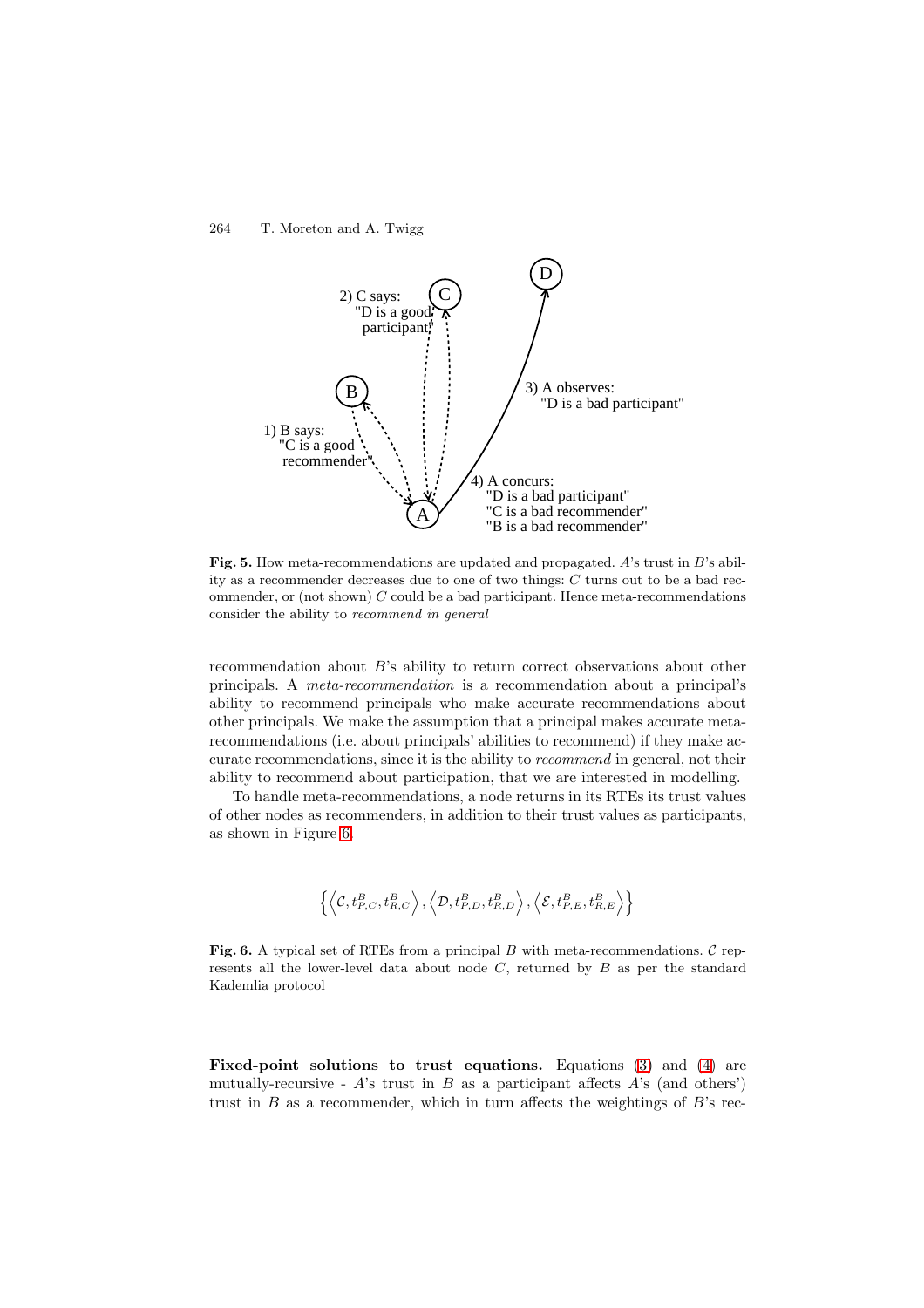<span id="page-10-0"></span>

participation trust space recommendation trust space

**Fig. 7.** How the trust spaces affect each other by means of the trust Equations [\(3\)](#page-7-0) and [\(4\)](#page-7-0). The fixed-point solution to both sets of trust values represents the 'equilibrium position' between the spaces, i.e. when the values in one do not change the values in the other

ommendations, and so on. The solution is analogous to eigen problems in sparse graphs (such as the WWW), so techniques similar to PageRank [\[13\]](#page-15-0) can be employed to solve it. A similar computation and its approximate solution is described in [\[12,9\]](#page-15-0).

Conceptually, the two trust spaces can be thought of as products in a twoway reaction, as in Figure 7. Essentially, the fixed-point solution to the trust equations is the equilibrium position between these spaces.

#### **3.7 Attacks**

This subsection outlines a series of possible attacks on the service, and informally describes how they are resisted.

Recall that we so far only model the aggregate property of  $B$  as a recommender of principals' participation in the service. One may consider stronger adversarial network models where nodes make false recommendations depending on the subject of the recommendation, and this behaviour can be modelled by transforming the principal space as in [\[12\]](#page-15-0). This type of adversarial model is particularly appropriate when one considers the colluding nodes attack.

**Attack 1 (Colluding Nodes)** A node B participates in the service and makes true recommendations, except for other nodes in its collusion set, about which it falsely reports excellent observations, as shown in Figure [8.](#page-11-0)

By treating principals as pairs of nodes, trust values resemble  $t_{R,B:C}^{A}$  meaning A's trust in B as a recommender of C's participation. Then, even if B participates and makes good recommendations on other nodes outside its set, B cannot 'transfer' A's trust in it into the set via C, since B's correctness in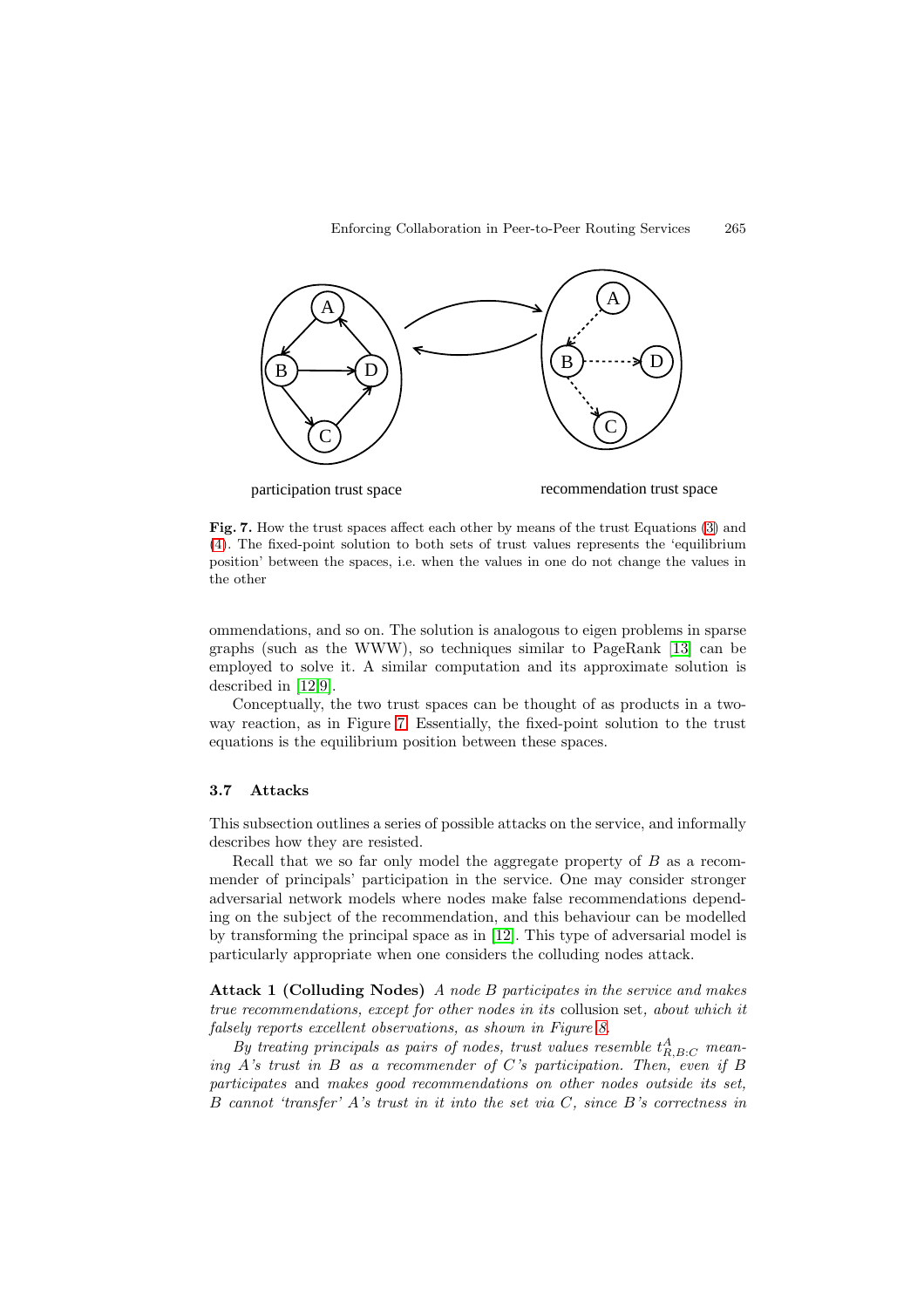<span id="page-11-0"></span>

A can never build trust in C,D as participants unless they are

**Fig. 8.** The colluding nodes attack. Nodes  $B, C, D$  form a set where B participates and aims to use this to transfer  $A$ 's trust in it into the set, where  $C, D$  are free-riding. A has high trust in  $E$  as a recommender, who has observed  $C$  to be a free-rider. Separating trust in participation and recommendation prevents  $C, D$  from free-riding at the expense of A

recommending other nodes has no influence on A's trust in it recommending C. Only by observing (or gaining recommendations from other nodes whom A trusts to recommend  $C$ ) C's participation (and therefore validating or refuting B's recommendation) can A transfer trust into the set. But if  $C$  is malicious and does not participate, B's claim is impossible to validate.

Resisting the next attack essentially relies on the system to uphold both the avoidance and exclusion properties of the service, to both avoid and exclude 'free-riders'.

**Attack 2 (Free-riding)** A free-riding node B avoids participation in the service by not returning RTEs when requested, or returning invalid RTEs.

Nodes that request RTEs from B will rapidly concur that  $t_{P,B}$  is low, both by their direct observations and from recommendations of principals they trust. The avoidance property of the service is not compromised since nodes will route around B by avoiding requesting RTEs from it, and the exclusion property is upheld since nodes will rapidly deny B their RTEs, ending its reign as a freerider.

A variation on free-riding is laziness. Although this may not be an attackin the malicious sense, we still consider it a threat to the service.

**Attack 3 (Laziness)** A lazy node B participates in the service by returning valid RTEs but with random trust values since it does not wish to (or cannot) expend the resources involved in computing trust values. This is distinct from badmouthing, in that expected correlation between B's trust values and the actual values is zero, yet the values are all strongly-negative under bad-mouthing.

On average the  $t_P^B$  values in RTEs returned by B are significantly different from those computed by non-lazy nodes (not just other honest nodes). By Equa-tion [\(3\)](#page-7-0), the trust values  $t_{R,B}$  will be low. Hence B can be identified as a lazy node quite easily and hence avoided. The exclusion property of our service is also upheld, since other nodes will not return RTEs for B very often.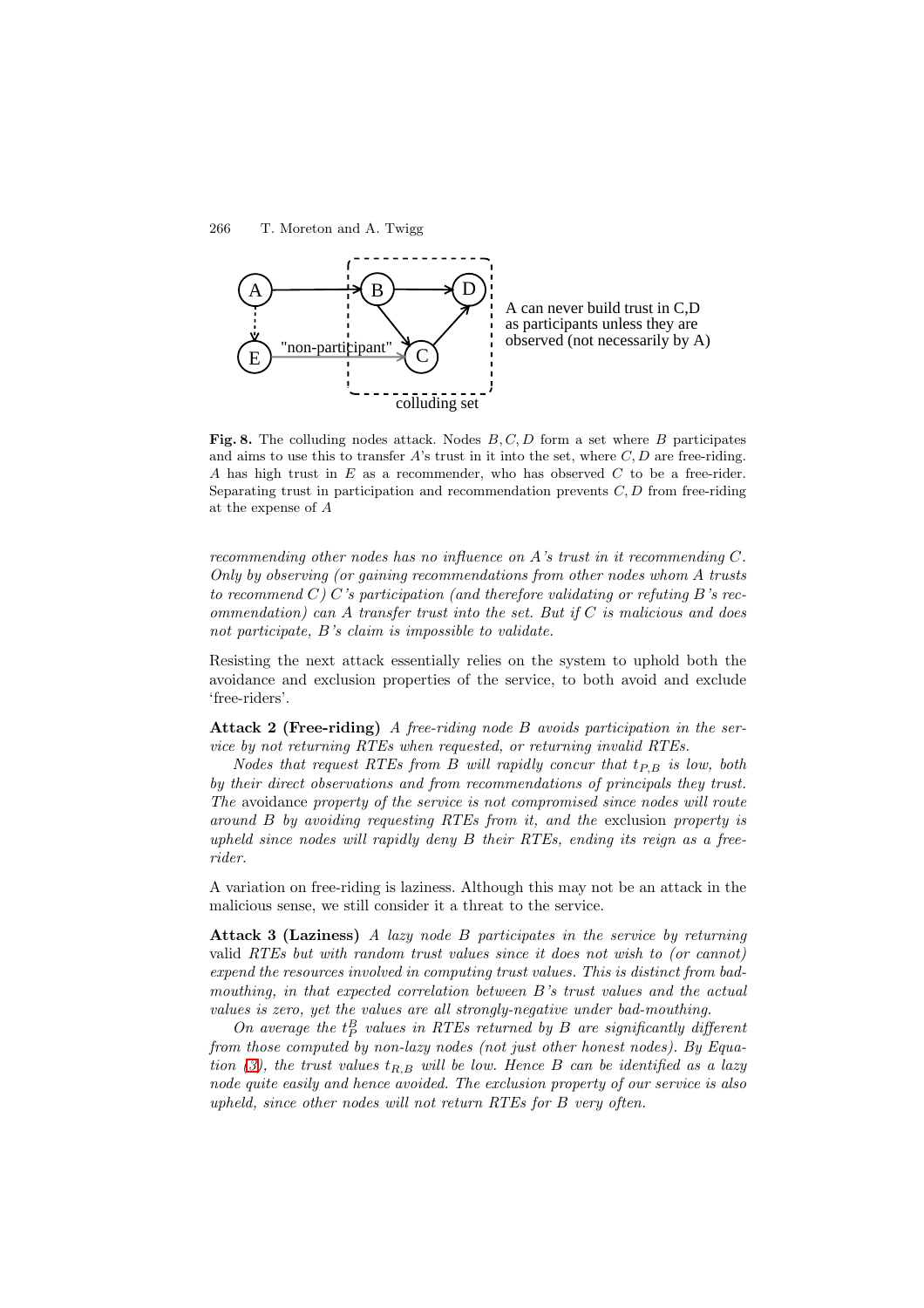However, we certainly consider the next attack to be of malicious intent since it involves nodes spreading malicious recommendations. Unfortunately, it may be quite difficult to distinguish between bad-mouthing and lazy nodes in reality unless the attack is sufficiently long-lived.

**Attack 4 (Bad-mouthing)** A node B attempts to bad-mouth other nodes by returning valid RTEs but with malicious trust values, often  $\bot$ .

This attack is similar to the laziness attack except that B may do one of two things:

1. Return malicious (i.e. low) trust values for all nodes;

- 2. Return lazy (i.e. random) trust values for nodes it does not bad-mouth;
- 3. Return correct trust values for nodes it does not bad-mouth.

The first mode of attack can be detected (and treated) in the same way as for laziness. The final two modes require a transformation of the principal space so that principals represent pairs of nodes, as per Attack 1.

A possible motivation for this attack is an attempt to justify later free-riding, by claiming that nodes B bad-mouthed were poor participators, and hence B is justified in reciprocating their behaviour towards them, as if it were following the protocol honestly.

The phrase 'screw-each-server-once' has been used as an attackagainst systems which do not consider recommendations (where the trust is built 'locally') and therefore is fairly weak in the current context.

**Attack 5 (Screw-each-server-once)** A malicious node B which does not participate nor make accurate recommendations (due to laziness or bad-mouthing) attempts to gain maximum use of the service by interacting with as many principals as possible in the hope that it stays 'ahead of its reputation'.

The use of almost any recommendation and reputation system will counteract this attack eventually. However, the attacker may use knowledge about how the recommendations are distributed in order to maximize its benefit from the attack. Since nodes in Kademlia are distributed randomly over the key space, the graph which describes how recommendations are distributed (by other nodes performing routing) is essentially a random graph. Assuming routing requests are randomly distributed and each route discovers reputations about  $O(k \log n)$  other nodes, we conjecture that a node can expect to 'screw'  $O((1/k) \log n)$  servers before its reputation catches up with it.

The final attack we consider relies on subverting a particular property of Kademlia's routing protocol. That is, a node returns k valid RTEs but they do not represent the k closest nodes in the key space.

**Attack 6 (Not returning the actual** k **closest nodes)** This can be detected using the density test described in Section [3.1,](#page-3-0) and the node's trust value as a participant will be reduced, excluding it from the service.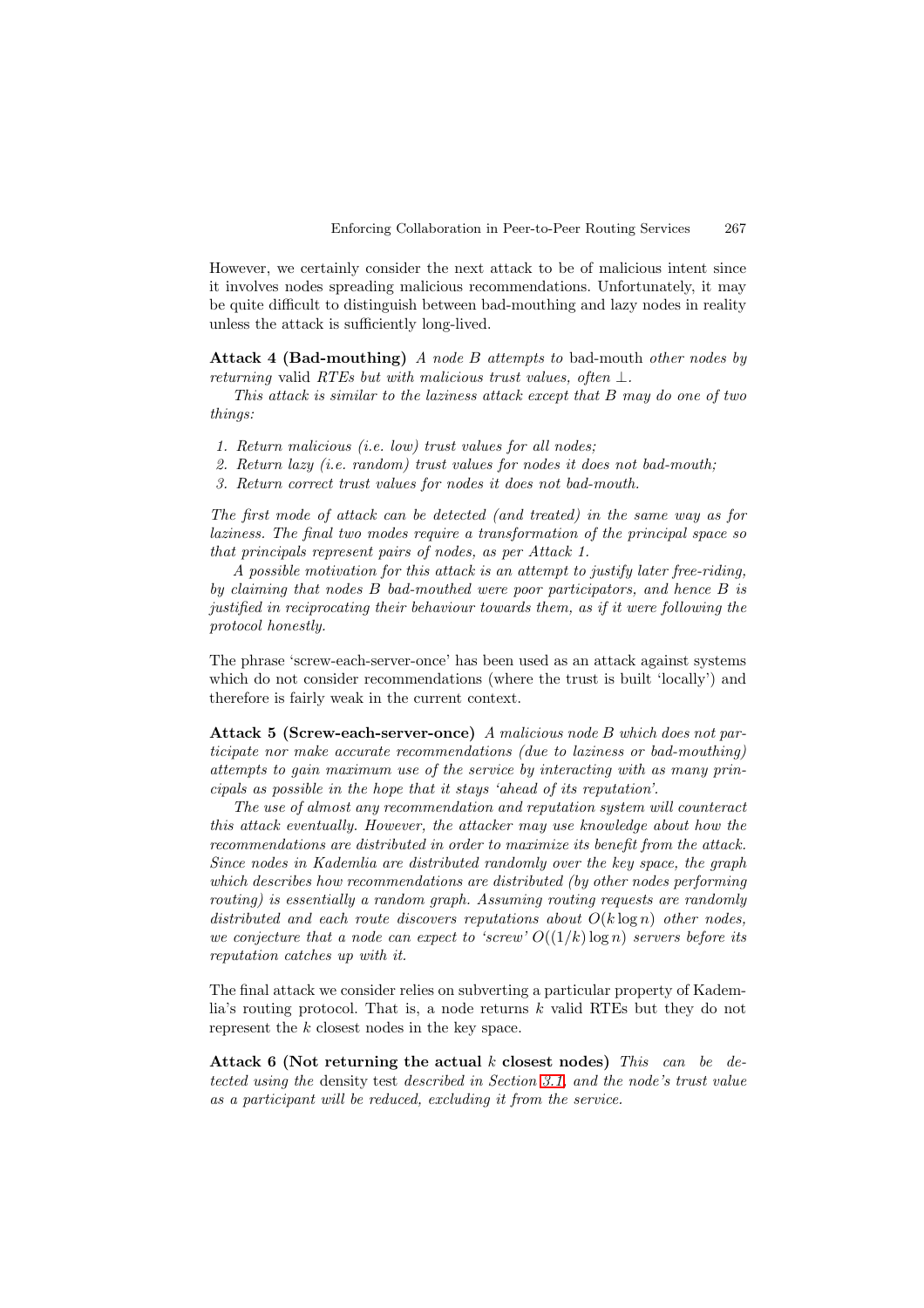### **4 Related Work**

#### **4.1 Economic and Game-Theoretic Approaches**

Work on using economic models to realign nodes' incentives to participate have presented schemes that assume variable demand for services. Geels and Kubiatowicz argue in [\[14\]](#page-15-0) that replica management in global-scale storage systems should be conducted as an economy. Nodes trade off the cost of storing data blocks with the value they are able to charge for access to them – in this context, a variable demand for blocks is essential.

However, variable demand properties may hold for human-valued commodities, such as the information stored or shared in a peer-to-peer system, but not for routing table entries. Since DHTs typically determine the allocation of items to nodes pseudo-randomly, requests for keys will also be distributed evenly, so no particular value can be conferred on any particular destination.

Currently, the lack of a scalable, low-overhead digital cash system that may be fully decentralized hampers uptake of economic models. Mojo Nation [\[15\]](#page-15-0), a distributed file storage and trading system, used a currency 'mojo' to discourage free-riding and to obtain load balancing at servers by congestion charging, but relied on a centralized trusted third party to prevent double-spending.

Acqusti et al. [\[16\]](#page-15-0) develop an incentive model for a distributed application that offers anonymity to its participants. They take a game-theoretic approach to analysing node behaviour and attacks in various system models. Trust is only considered as a means to ameliorate pseudo-spoofing [\[17\]](#page-15-0) attacks, rather than as a means to provide incentives to peers.

#### **4.2 Trust and Reputation Frameworks**

Aberer et al. [\[10\]](#page-15-0) present a system for 'managing trust' in a peer-to-peer system using a complaint-based metric. However, recommendations from other nodes are not discounted and they present a threshold technique for checking whether a node is 'untrustworthy', based on the difference between its recommendations and the 'average view'. This presents a brittle view of trust which is likely to be difficult to use to effectively reason about decisions on whether to interact.

The NICE system [\[18\]](#page-15-0) aims to identify rather than enforce the existence of cooperative peers. It claims to "efficiently locate the generous minority [of cooperating users], and form a clique of users all of whom offer local services to the community." We take the view that such systems should work to exclude dishonest users rather than avoid them.

#### **4.3 Levien's Stamp Trading Network**

Levien proposes a stamp-trading network [\[19\]](#page-15-0) applied to Kademlia that offers incentives to enforce end-to-end service, and is underpinned by a trust model based on constrained flow in networks. A node's owner explicitly selects other nodes whom they trust, so a trusted set of live nodes must be obtained or known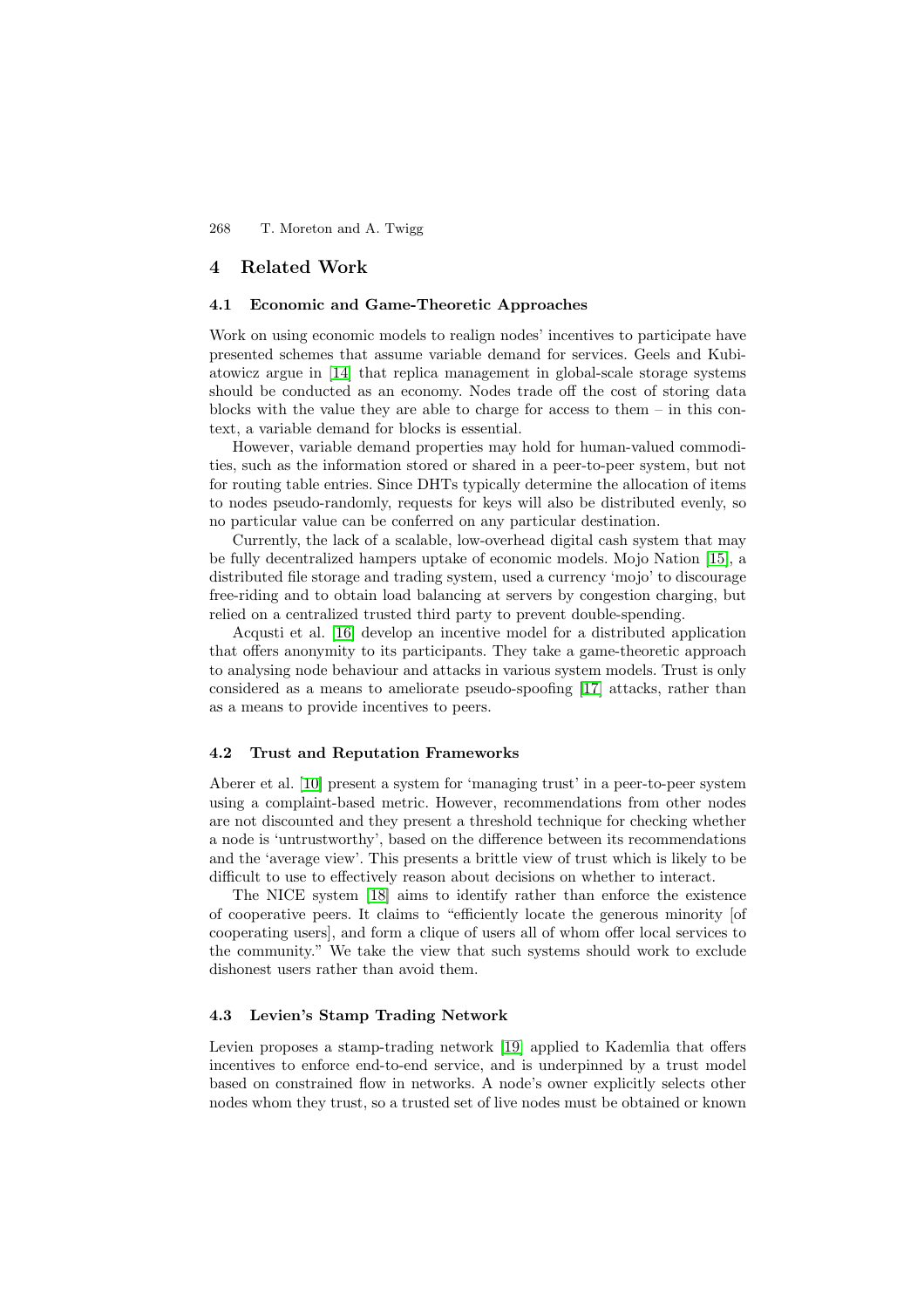<span id="page-14-0"></span>before each join. Stamps are continually created and circulated to these nodes, which may them trade them with other nodes, and which can later be redeemed at the issuing node for service.

Trading is directed by Kademlia's key location service, but the mechanism suffers from practical difficulties. Currently, at each step in the key lookup, a node obtains a stamp to facilitate its next hop. However, stamp exchange rates, set to reflect the value of the service offered by nodes, require advertising before an exchange can be made. The interaction is further complicated by the Kademlia protocol usually returning k RTEs at once to reduce latency.

The system obtains feedbackwhen a destination node 'refuses' to redeem a stamp that it issued. An audit trail is maintained in the stamp to detect doublespending; each node trading the stamp appends a signed statement to the trail. Unfortunately, this scheme suffers high overhead given the number of trades required for a stamp, and no scheme is proposed to exclude double-spending nodes.

### **5 Conclusion**

We have presented a trust model which aims to enforce collaboration in a peer-topeer routing service, based on Kademlia, a distributed hash table with symmetric routing properties. Our workis related to the research goals of the SECURE project [\[20\]](#page-15-0), which aims to develop a formal foundation for trust and riskin global computing systems. We have presented an existential view of trust which separates how trust values are computed from what the computation represents. This methodology allows each node to compute trust approximations of differing quality, yet still be able to exchange recommendations – particularly important in mobile and pervasive computing applications.

Acknowledgements. The authors wish to thank members of the Cambridge Computer Laboratory for reading draft versions of this paper, often at short notice. Thanks also go to the reviewers for helpful comments about the general ideas within the paper. The authors are supported by EPSRC and Andrew Twigg is additionally supported by BTexact technologies.

## **References**

- 1. Maymounkov, P., Mazieres, D.: Kademlia: A peer-to-peer information system based on the xor metric. In: Proceedings of IPTPS02, Cambridge, MA. (2002)
- 2. Adar, E., Huberman, B.: Free riding on Gnutella. In: Technical report, Xerox PARC, 10 Aug. 2000. (2000)
- 3. Saroiu, S., Gummadi, P.K., Gribble, S.D.: A measurement study of peer-to-peer file sharing systems. In: Proceedings of Multimedia Computing and Networking 2002 (MMCN '02), San Jose, CA, USA (2002)
- 4. Rowstron, A., Druschel, P.: Pastry: Scalable, distributed object location and routing for large-scale peer-to-peer systems. In: IFIP/ACM International Conference on Distributed Systems Platforms (Middleware). (2001) 329–350